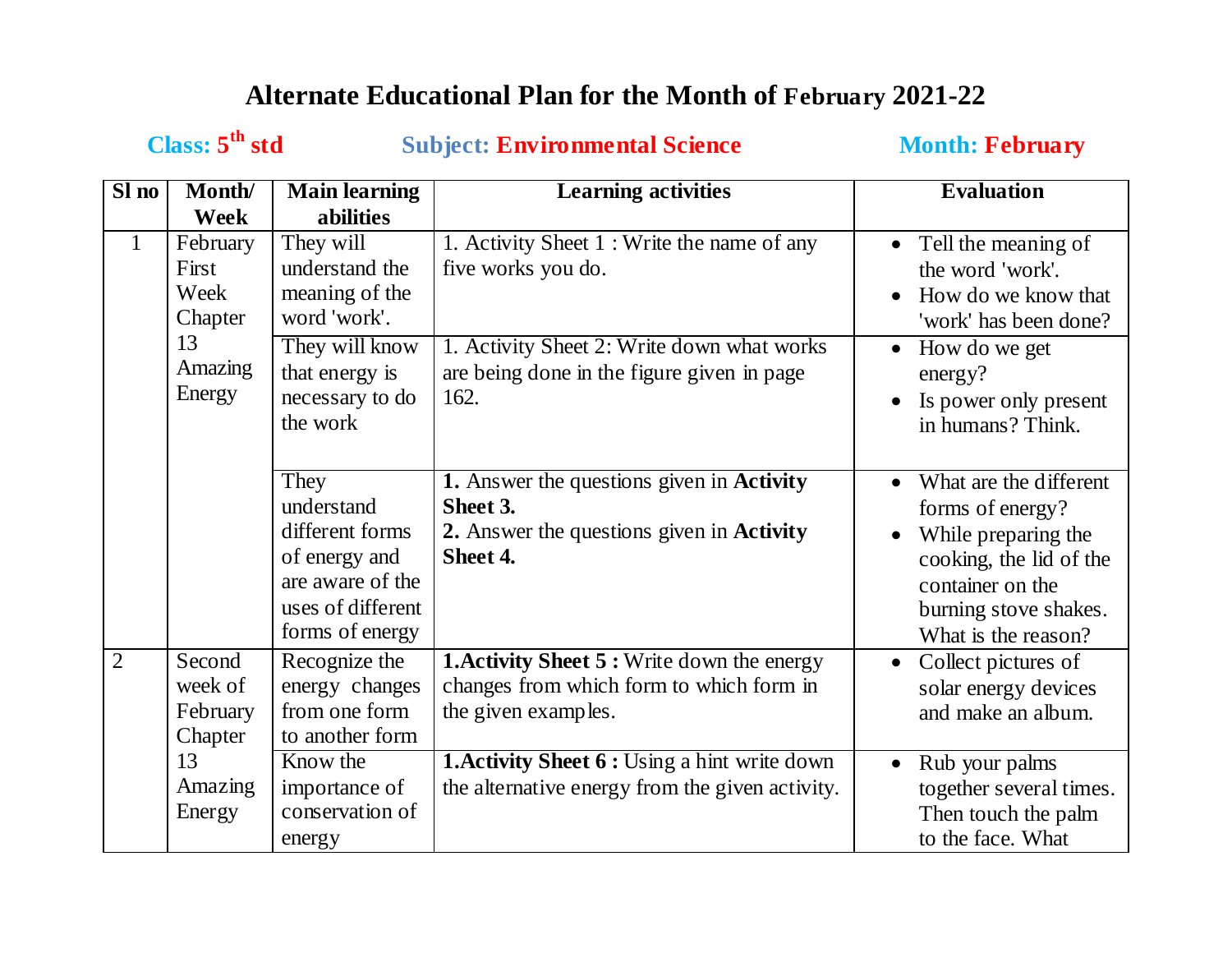|                |                                                             |                                                                       |                                                                                                                                                                                                                                                                                                          | experiences will you<br>experience. Why?                                                                                                                         |
|----------------|-------------------------------------------------------------|-----------------------------------------------------------------------|----------------------------------------------------------------------------------------------------------------------------------------------------------------------------------------------------------------------------------------------------------------------------------------------------------|------------------------------------------------------------------------------------------------------------------------------------------------------------------|
| 3              | Third<br>of<br>week<br>February<br>Chapter<br>14<br>The Sky | Learn about the<br>sun and its<br>family                              | 1. Identify the names of the planets in the<br>table given in Activity Sheet 7.<br>2. Observe the picture of the solar system<br>given in Activity Sheet 8 and answer the<br>questions given.<br>3. Activity Sheet 9: List the daily and annual<br>movement period of planets. (Note page<br>number 188) | How many planets are<br>$\bullet$<br>there in the solar<br>system?<br>Which planet takes a<br>$\bullet$<br>short period of time to<br>revolve around the<br>sum? |
|                |                                                             | Learn about the<br>features of<br>planets                             | 1. Activity sheet 10 gives the features of<br>someplanets. Write the name of the planet that hasbeen<br>given to them.                                                                                                                                                                                   | Which planet is there<br>with rings?                                                                                                                             |
| $\overline{4}$ | Fourth<br>week<br>of<br>February<br>Chapter<br>14           | Know about<br>Meteoroids<br>asteroids,<br>comets and<br>moon.         | 1. Classify and write down the celestial bodies<br>given in Activity Sheet 11.                                                                                                                                                                                                                           | What is the earth's<br>natural satellite?                                                                                                                        |
|                | The Sky                                                     | Learn about the<br>features of<br>Meteoroids,<br>asteroids,<br>comets | 1. Write down the important features of celestial<br>bodies given in Activity Sheet 12.                                                                                                                                                                                                                  | Which celestial bodies<br>$\bullet$<br>are called 'falling<br>stars'?                                                                                            |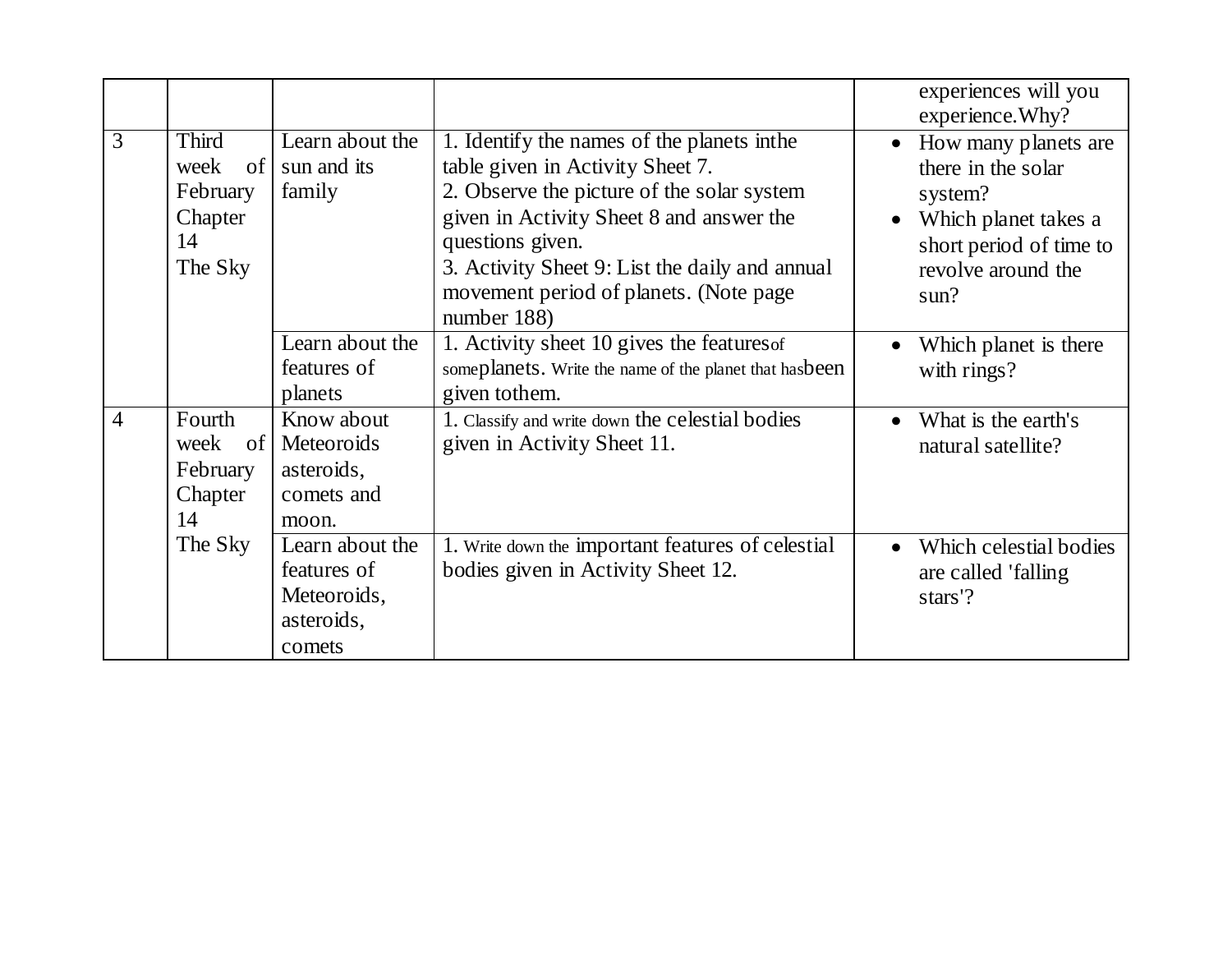### **Alternative Educational Plan 2021-22**

#### **Activity Sheet: 1**

**Class: 5 Subject: Environmental Studies Month: February 2022 (FirstWeek)**

**Chapter 13: Amazing Energy**

**Write down any 10 works you do.**

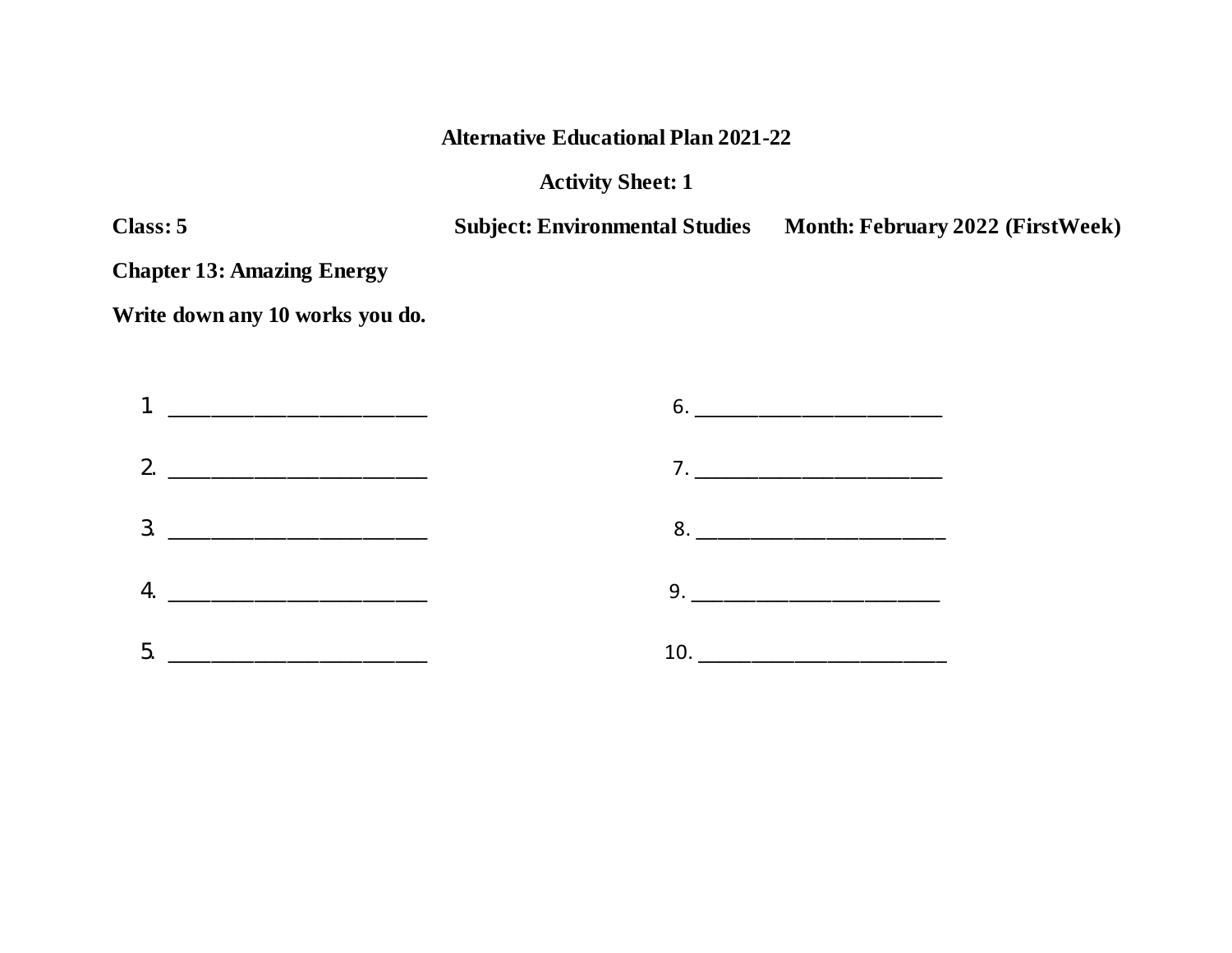**Class: 5 Subject: Environmental Studies Month:February 2022 (FirstWeek)**

**Chapter 13 : Amazing Energy**

**Write down what works are being done in the figure given below.**



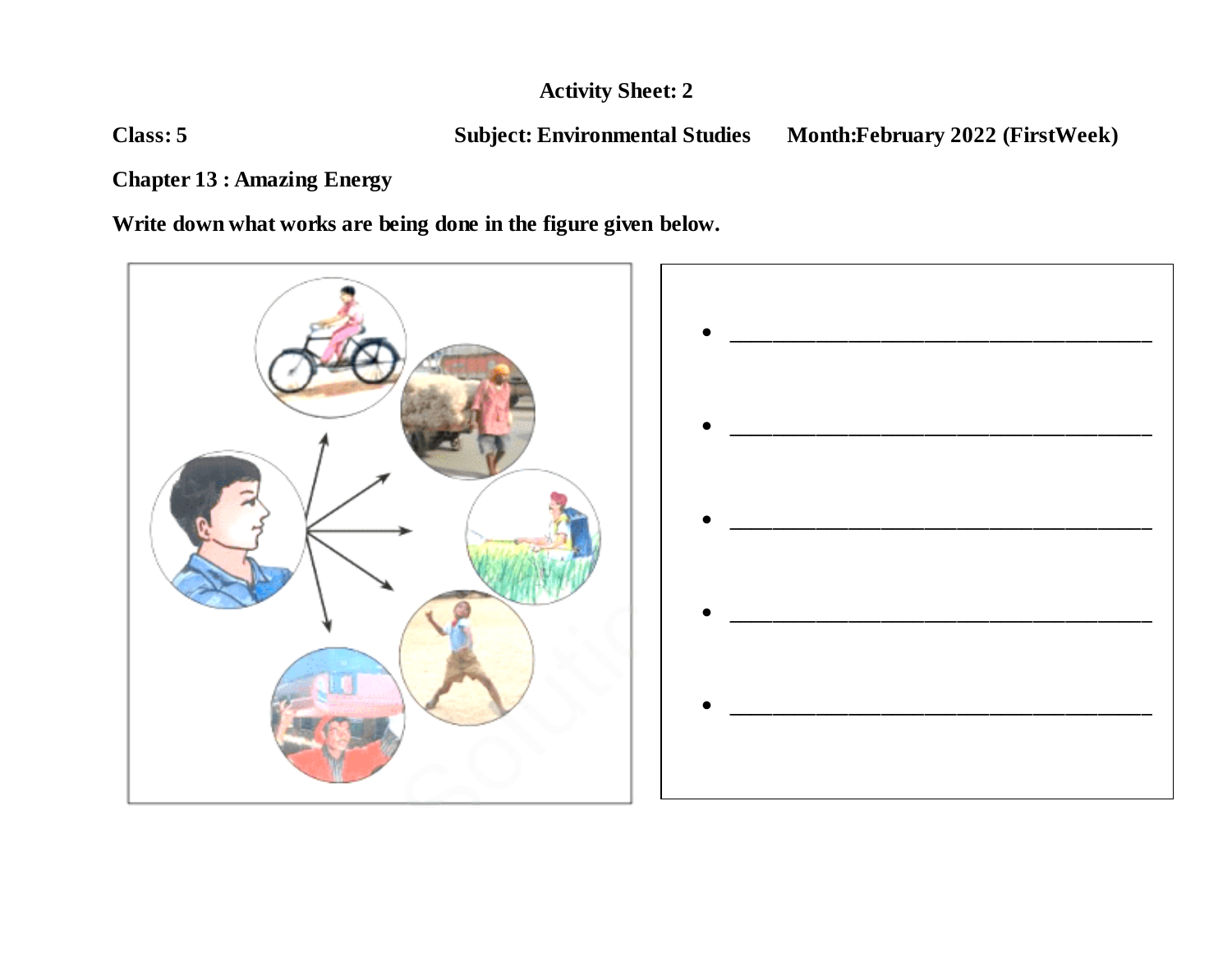| Class: 5                                                                                                                                                                                                                                                                                                                                                                                                                                                           | <b>Subject: Environmental Studies</b> | <b>Month: February2022 (First Week)</b> |
|--------------------------------------------------------------------------------------------------------------------------------------------------------------------------------------------------------------------------------------------------------------------------------------------------------------------------------------------------------------------------------------------------------------------------------------------------------------------|---------------------------------------|-----------------------------------------|
| <b>Chapter 13 : Amazing Energy</b>                                                                                                                                                                                                                                                                                                                                                                                                                                 |                                       |                                         |
| Answer the following questions given below.                                                                                                                                                                                                                                                                                                                                                                                                                        |                                       |                                         |
| 1) Write any 4 things you do using muscle strength.                                                                                                                                                                                                                                                                                                                                                                                                                |                                       |                                         |
|                                                                                                                                                                                                                                                                                                                                                                                                                                                                    |                                       |                                         |
| $\begin{array}{cccccccccccccc} 3. & \textcolor{red}{\textbf{12.12}} & \textcolor{red}{\textbf{13.13}} & \textcolor{red}{\textbf{14.13}} & \textcolor{red}{\textbf{15.13}} & \textcolor{red}{\textbf{15.13}} & \textcolor{red}{\textbf{15.13}} & \textcolor{red}{\textbf{15.13}} & \textcolor{red}{\textbf{15.13}} & \textcolor{red}{\textbf{15.13}} & \textcolor{red}{\textbf{15.13}} & \textcolor{red}{\textbf{15.13}} & \textcolor{red}{\textbf{15.13}} & \text$ |                                       |                                         |
| 2) Write any 2 works you do in your home using mechanical energy.                                                                                                                                                                                                                                                                                                                                                                                                  |                                       |                                         |
|                                                                                                                                                                                                                                                                                                                                                                                                                                                                    |                                       |                                         |
|                                                                                                                                                                                                                                                                                                                                                                                                                                                                    |                                       |                                         |
| 3) Write any 2 works you do with heat in your home.                                                                                                                                                                                                                                                                                                                                                                                                                |                                       |                                         |
|                                                                                                                                                                                                                                                                                                                                                                                                                                                                    |                                       |                                         |
| <u> 1980 - Johann Stoff, deutscher Stoff, der Stoff, der Stoff, der Stoff, der Stoff, der Stoff, der Stoff, der S</u>                                                                                                                                                                                                                                                                                                                                              |                                       | 2.                                      |
| 4) Write 2 works done by wind energy.                                                                                                                                                                                                                                                                                                                                                                                                                              |                                       |                                         |
|                                                                                                                                                                                                                                                                                                                                                                                                                                                                    |                                       |                                         |
|                                                                                                                                                                                                                                                                                                                                                                                                                                                                    |                                       | 2.                                      |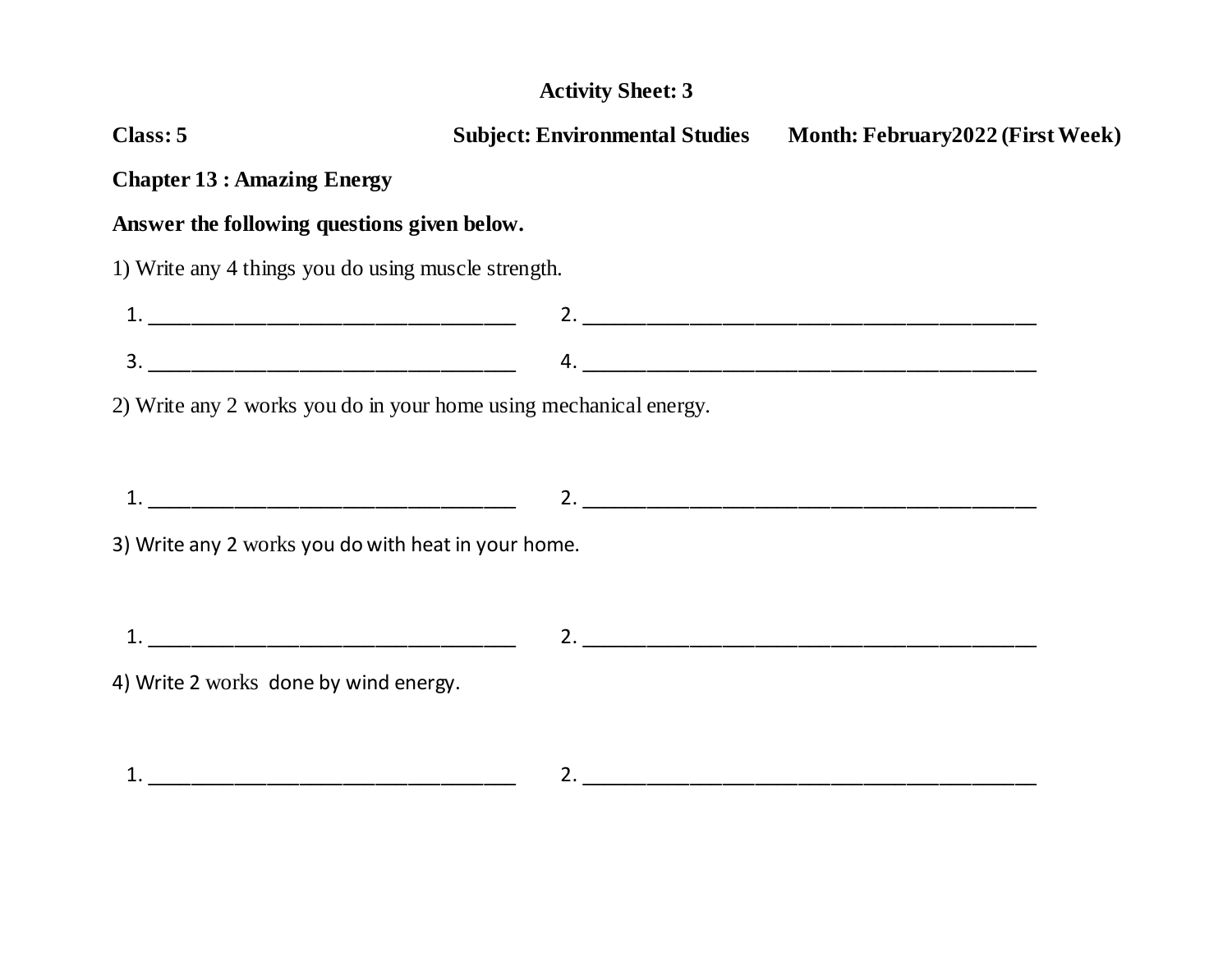| Class: 5                                             |                                                                                  | Subject: Environmental Studies Month: February 2022 (First Week) |  |  |  |
|------------------------------------------------------|----------------------------------------------------------------------------------|------------------------------------------------------------------|--|--|--|
| <b>Chapter 13 : Amazing Energy</b>                   |                                                                                  |                                                                  |  |  |  |
| Answer the following questions given below.          |                                                                                  |                                                                  |  |  |  |
| 1) Name the works done using water energy.           |                                                                                  |                                                                  |  |  |  |
|                                                      | ,我们也不会有什么?""我们的人,我们也不会有什么?""我们的人,我们也不会有什么?""我们的人,我们也不会有什么?""我们的人,我们也不会有什么?""我们的人 |                                                                  |  |  |  |
|                                                      | 2) Write any 4 works you do using an electric device in your home.               |                                                                  |  |  |  |
|                                                      |                                                                                  |                                                                  |  |  |  |
|                                                      |                                                                                  |                                                                  |  |  |  |
| 3) Name two works done by bio energy.                |                                                                                  |                                                                  |  |  |  |
|                                                      |                                                                                  |                                                                  |  |  |  |
| 4) Name 4 devices that work using fuel in your home. |                                                                                  |                                                                  |  |  |  |
|                                                      |                                                                                  |                                                                  |  |  |  |
|                                                      |                                                                                  |                                                                  |  |  |  |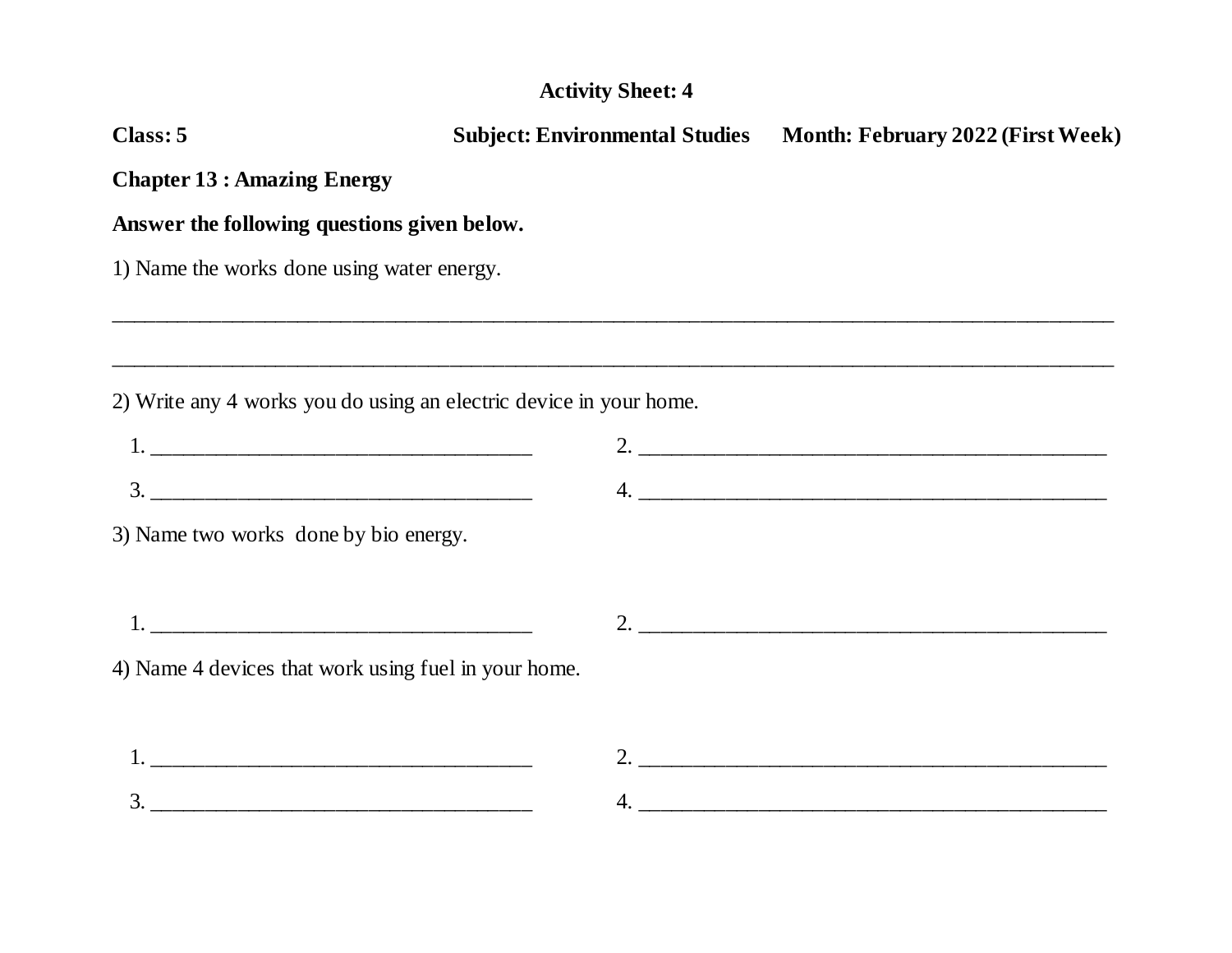## **Class: 5 Subject: Environmental Studies Month: February 2022 (Second Week)**

**Chapter 13 : Amazing Energy**

**In the following examples, write the form in which energy changed from which form.**

| <b>Example</b>                                     | Form of energy | <b>Changed form of energy</b> |
|----------------------------------------------------|----------------|-------------------------------|
| 1. Movement of petrol car                          |                |                               |
| 2. Beating tabla                                   |                |                               |
| 3.Iorning the cloth                                |                |                               |
| 4. Drying of pappad in the sun                     |                |                               |
| 5. Cooking using biogas                            |                |                               |
| 6. An electric bulb lights when<br>turbine rotates |                |                               |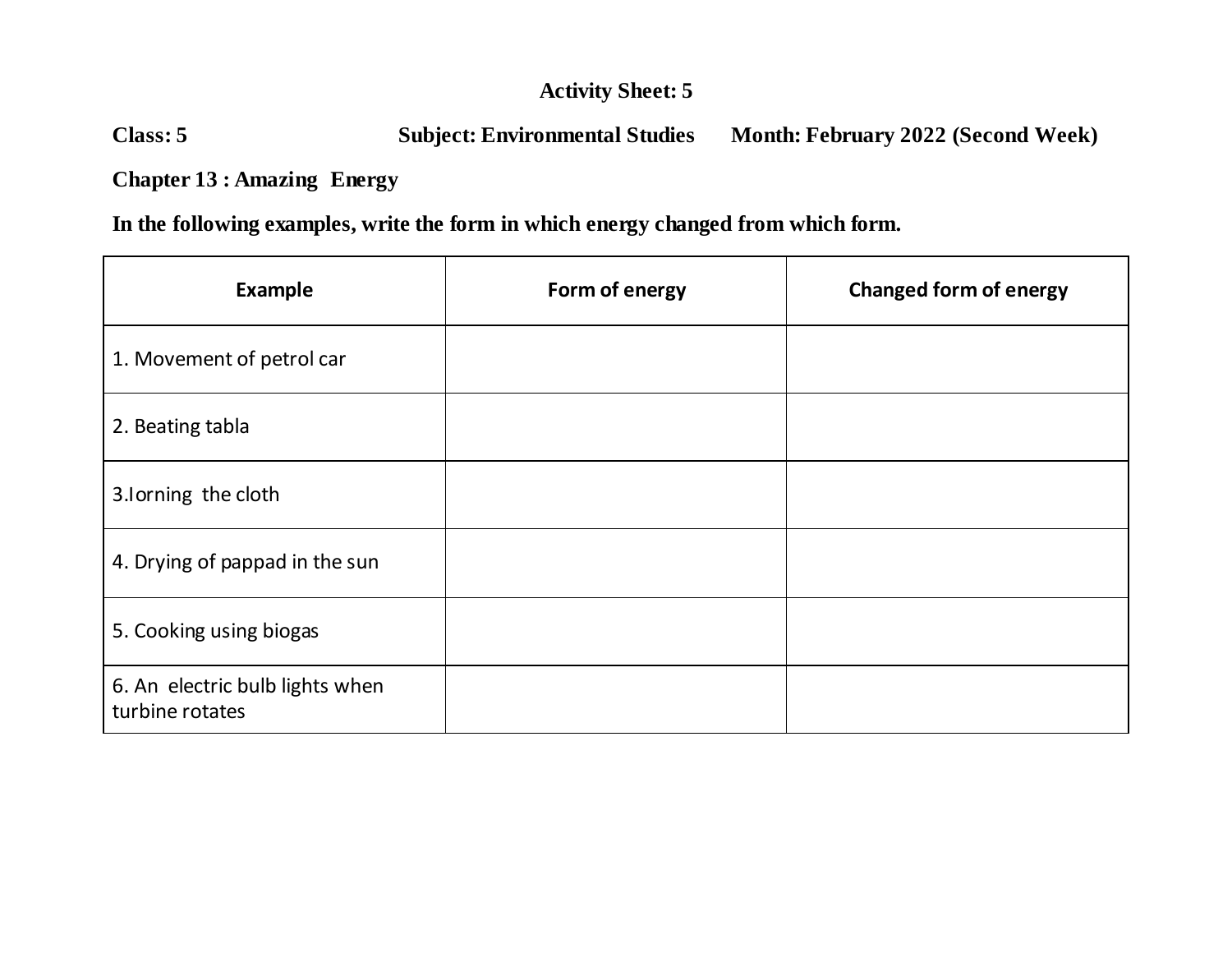## **Class: 5 Subject: Environmental Studies Month: February 2022 (SecondWeek)**

**Chapter 13 : Amazing Energy**

**Using a hint write the alternative energy that can be saved by the following activities.**

| <b>Activity</b>                                           | Saveable alternative energy |
|-----------------------------------------------------------|-----------------------------|
| 1. Travelling by bicycle                                  |                             |
| 2. Washing clothes in hand                                |                             |
| 3. Generating electricity from air                        |                             |
| 4. Cooking in Gobar Gas                                   |                             |
| 5. Not switching on radio when there is no<br>electricity |                             |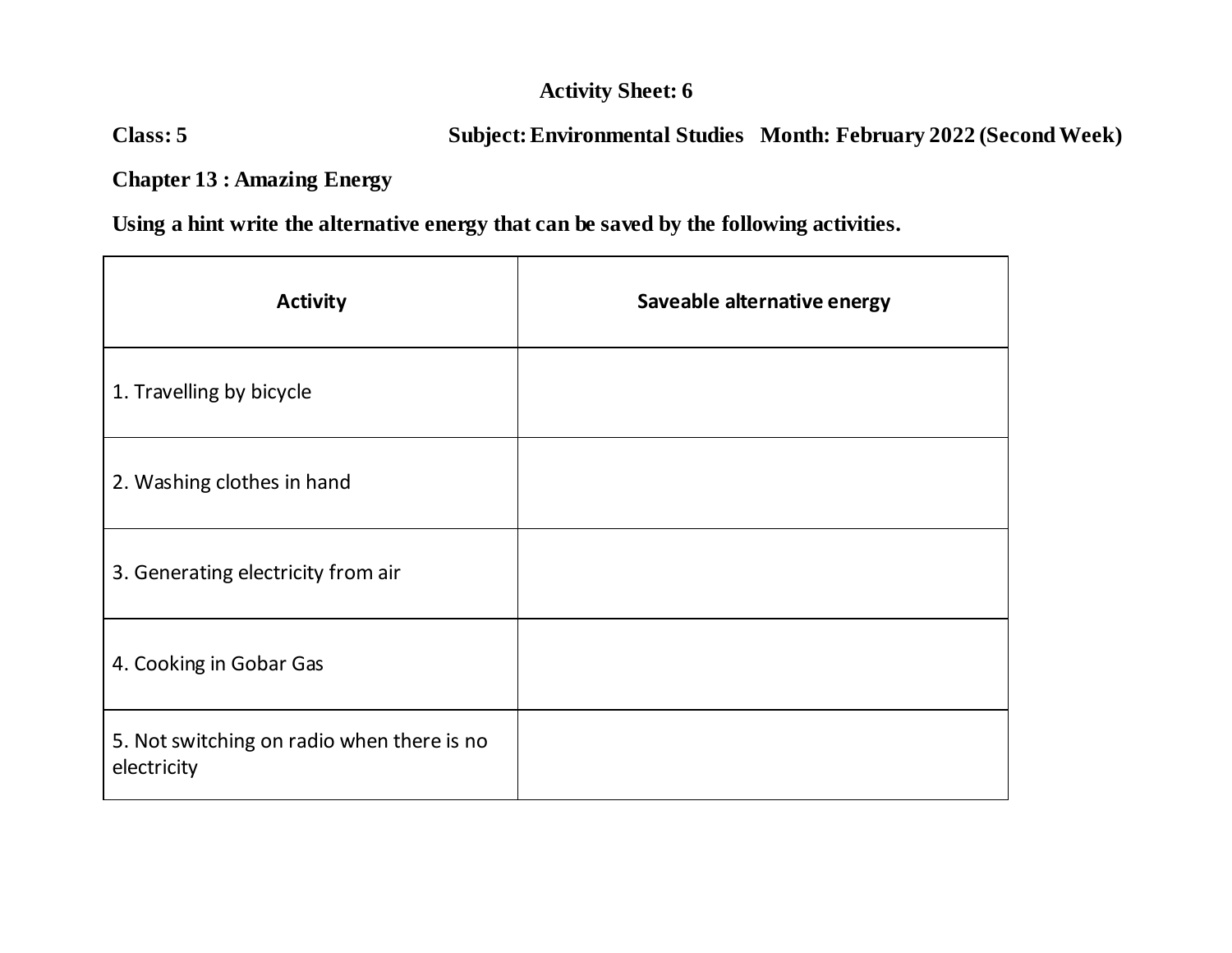**Class: 5 Subject: Environmental Studies Month : February 2022 (ThirdWeek)**

**Chapter 14 : THE SKY**

**Identify the names of planets in the solar system in the table given below.**

| M            | A | $\mathbb R$ | S           | H           | A           | Q           | M           | $\mathbf U$ | B           |
|--------------|---|-------------|-------------|-------------|-------------|-------------|-------------|-------------|-------------|
| A            | B | $\mathbf C$ | $\mathbf D$ | A           | J           | W           | X           | $\mathbb R$ | Y           |
| W            | C | V           | E           | ${\bf N}$   | $\mathbf U$ | S           | E           | A           | $\mathbf B$ |
| X            | Đ | Q           | $\mathbf P$ | $\mathbb R$ | $\mathbf P$ | G           | D           | N           | $_{\rm F}$  |
| S            | E | $\mathbb N$ | M           | L           | I           | J           | K           | U           | L           |
| A            | F | E           | A           | $\mathbb R$ | $\mathbf T$ | H           | M           | S           | $\mathbb N$ |
| T            | G | H           | I           | $\mathbf J$ | E           | $\mathbf O$ | $\mathbf P$ | Q           | $\mathbb R$ |
| $\mathbf U$  | H | Q           | M           | E           | $\mathbb R$ | $\mathbf C$ | U           | $\mathbb R$ | $\mathbf Y$ |
| $\mathbb{R}$ | S | T           | U           | W           | X           | Y           | Z           | $\mathbf C$ | $\mathbf D$ |
| $\mathbb N$  | E | ${\bf P}$   | T           | U           | N           | E           | W           | X           | Y           |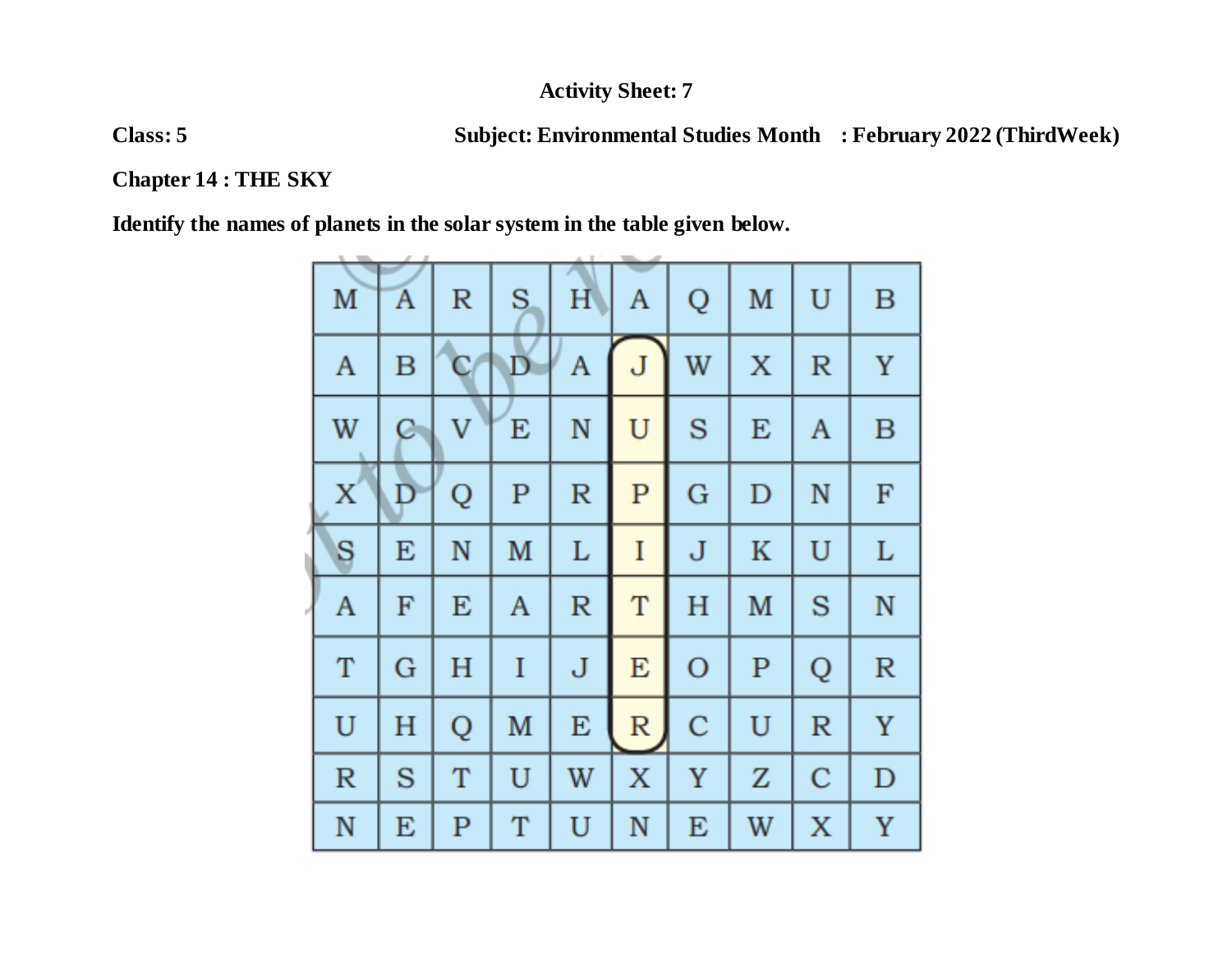**Class: 5 Subject: Environmental Studies Month: February 2022 (Third Week)**

## **Chapter 14 : THE SKY**

**Observe the following picture of the solar system and answer the following questions given below.**



7. What position has the planet Earth from the Sun?

8. Write the names of the planets of the solar system in succession.

\_\_\_\_\_\_\_\_\_\_\_\_\_\_\_\_\_\_\_\_\_\_\_\_\_\_\_\_\_\_\_\_\_\_\_\_\_\_\_\_\_\_\_\_\_\_

\_\_\_\_\_\_\_\_\_\_\_\_\_\_\_\_\_\_\_\_\_\_\_\_\_\_\_\_\_\_\_\_\_\_\_\_\_\_\_\_\_\_\_\_\_\_

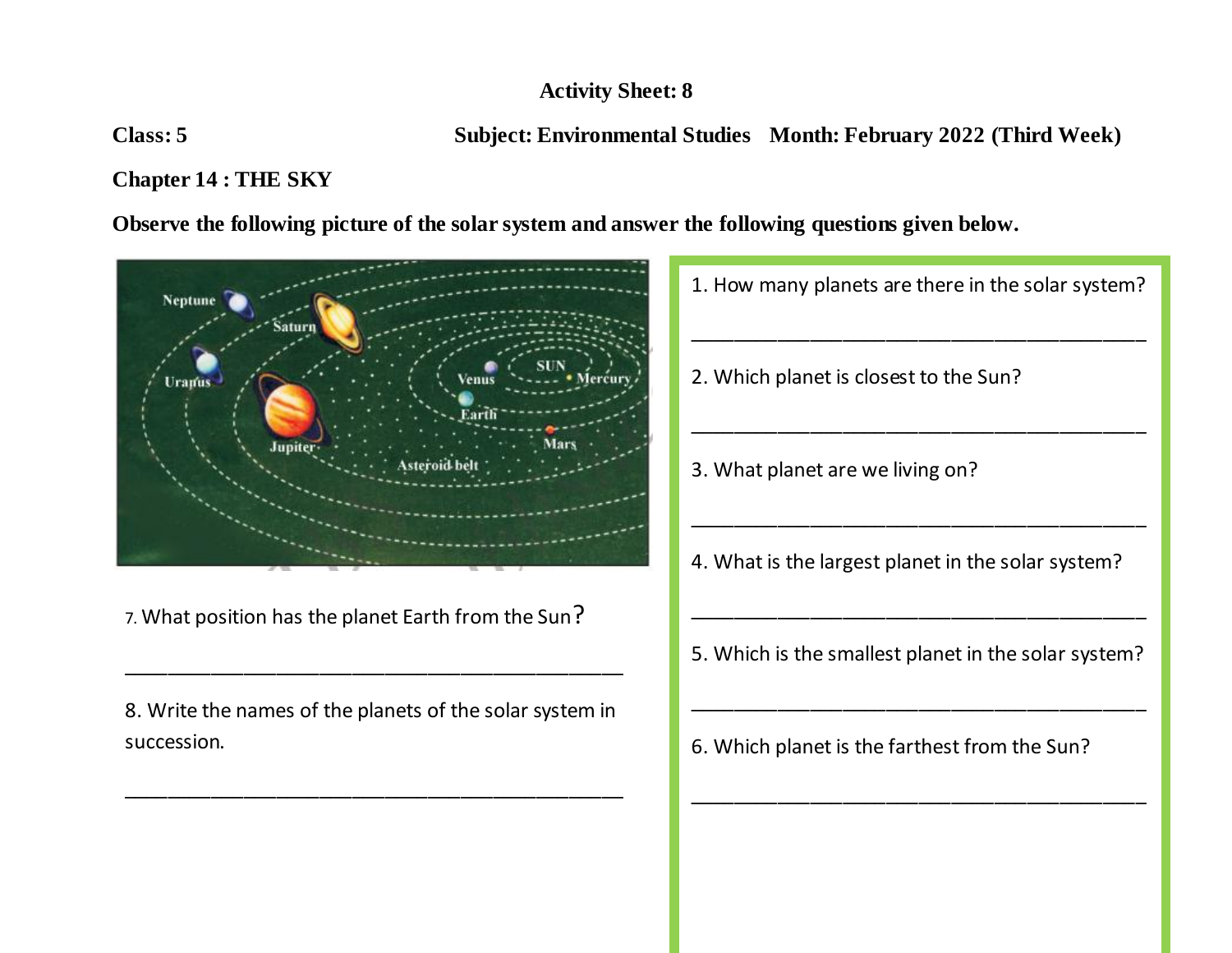**Class: 5 Subject: Environmental Studies Month: February 2022 (Third Week)**

## **Chapter 14 : THE SKY**

**Observe page number 188 of the textbook and list the daily and annual movement periods of the planets.**

| Name of planets | Duration of earth's rotation<br><b>Daily</b> | <b>Annual duration of earth's</b><br>revolution |
|-----------------|----------------------------------------------|-------------------------------------------------|
| <b>Mercury</b>  |                                              |                                                 |
| <b>Venus</b>    |                                              |                                                 |
| Earth           |                                              |                                                 |
| <b>Mars</b>     |                                              |                                                 |
| Jupiter         |                                              |                                                 |
| <b>Saturn</b>   |                                              |                                                 |
| <b>Uranus</b>   |                                              |                                                 |
| <b>Neptune</b>  |                                              |                                                 |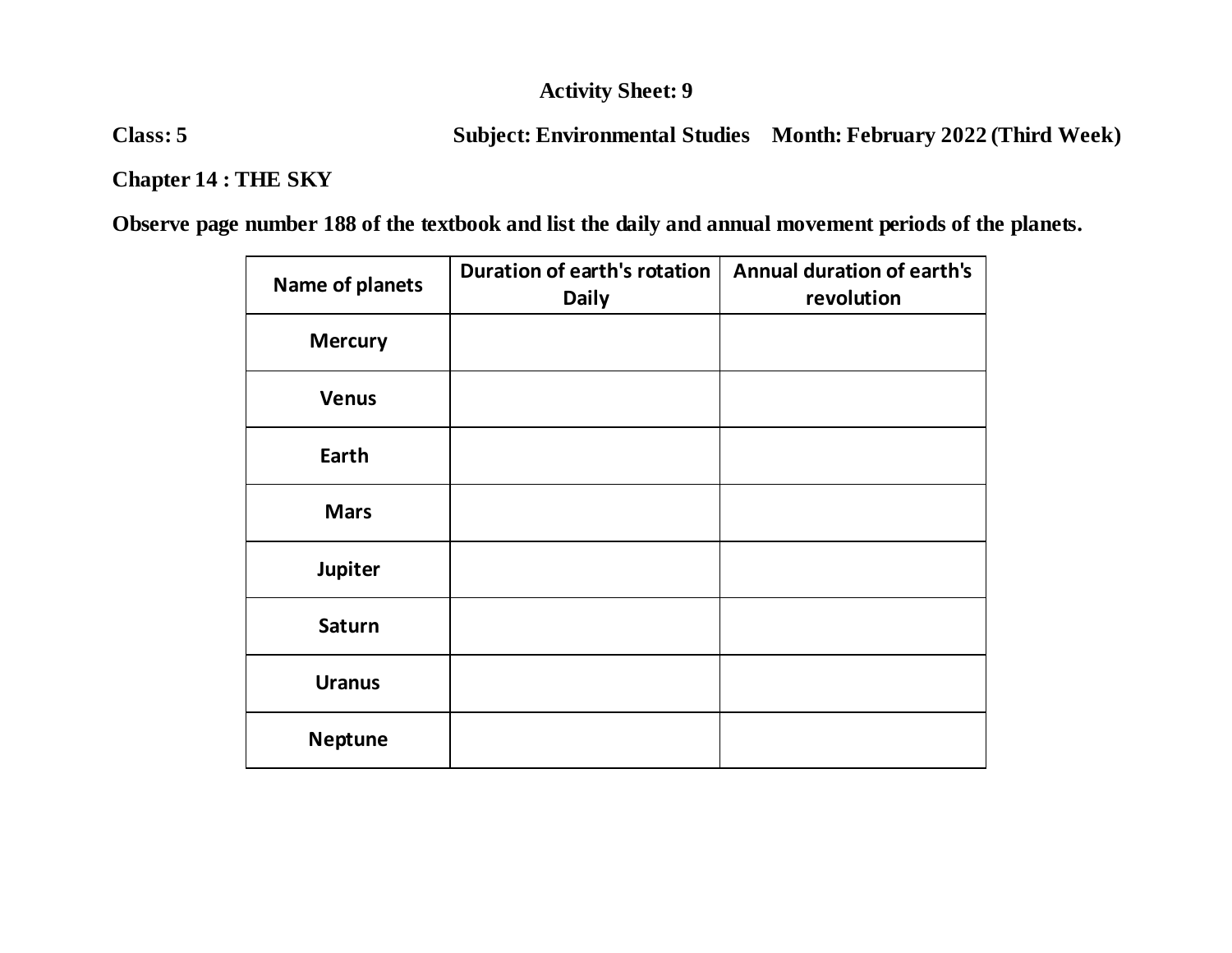**Class: 5 Subject: Environmental Studies Month: February 2022 (Third Week)**

#### **Chapter 14 : THE SKY**

The features of some planets are given below. Write the name of the planet that was mentioned in front of them.

| K.No           | <b>Feature of the planet</b>                          | Name of the planet |
|----------------|-------------------------------------------------------|--------------------|
| $\mathbf{1}$   | <b>Red Planet</b>                                     |                    |
| $\overline{2}$ | <b>Bright planet</b>                                  |                    |
| 3              | The largest planet                                    |                    |
| 4              | <b>Blue-Green Planet</b>                              |                    |
| 5              | Only planet with life                                 |                    |
| 6              | A planet with a period of more than a year one<br>day |                    |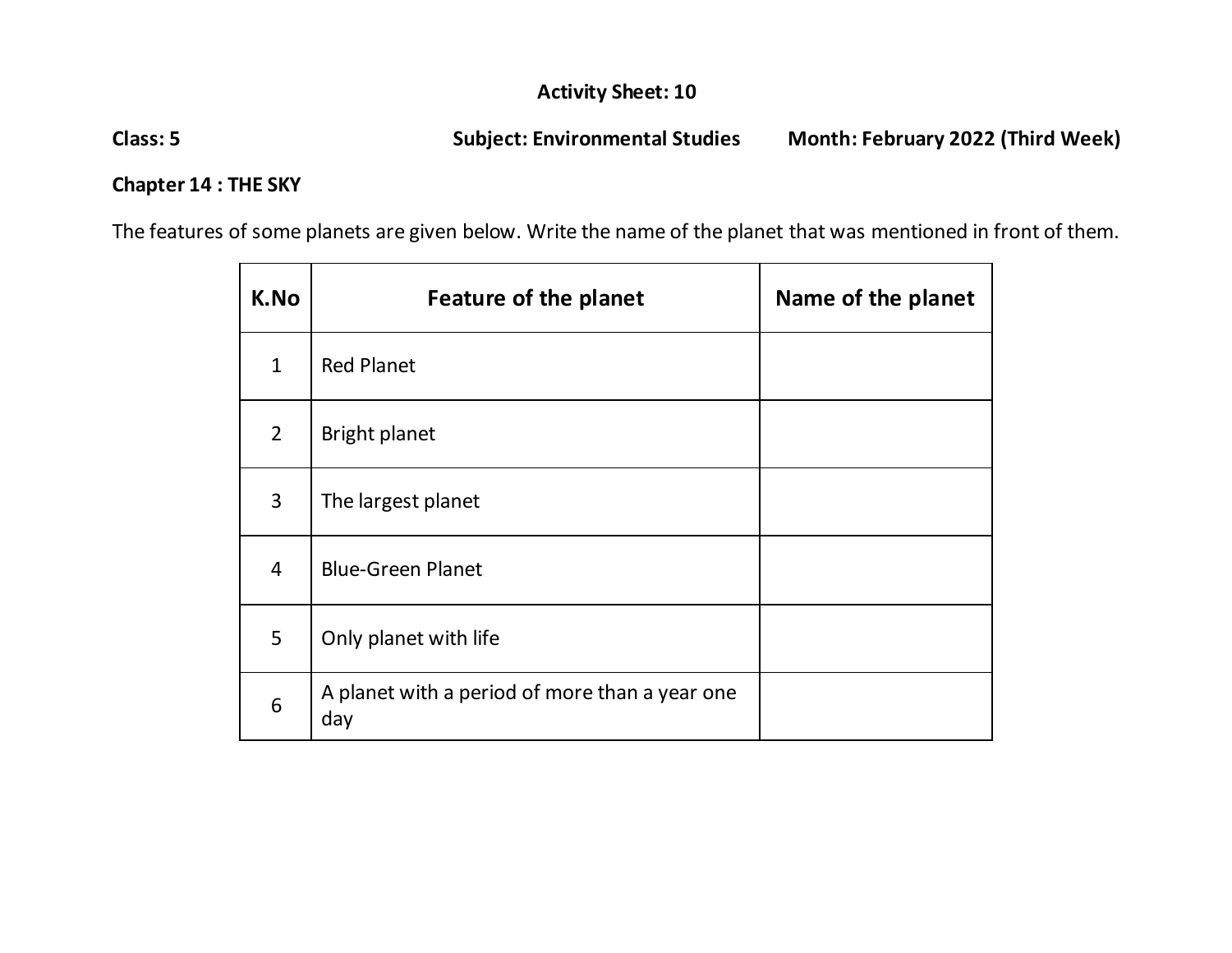**Class: 5 Subject: Environmental Studies Month: February 2022 (Fourth Week)**

**Chapter 14 : THE SKY**

## **Classify the celestial bodies given below into stars, planets and satellites.**

Sun, Earth, Moon, Mars, Mercury, Jupiter, Venus, Saturn, Dhruvatare, Arundhati, Uranus, Neptune

| <b>Stars</b> | Planets | <b>Satellites</b> |
|--------------|---------|-------------------|
|              |         |                   |
|              |         |                   |
|              |         |                   |
|              |         |                   |
|              |         |                   |
|              |         |                   |
|              |         |                   |
|              |         |                   |